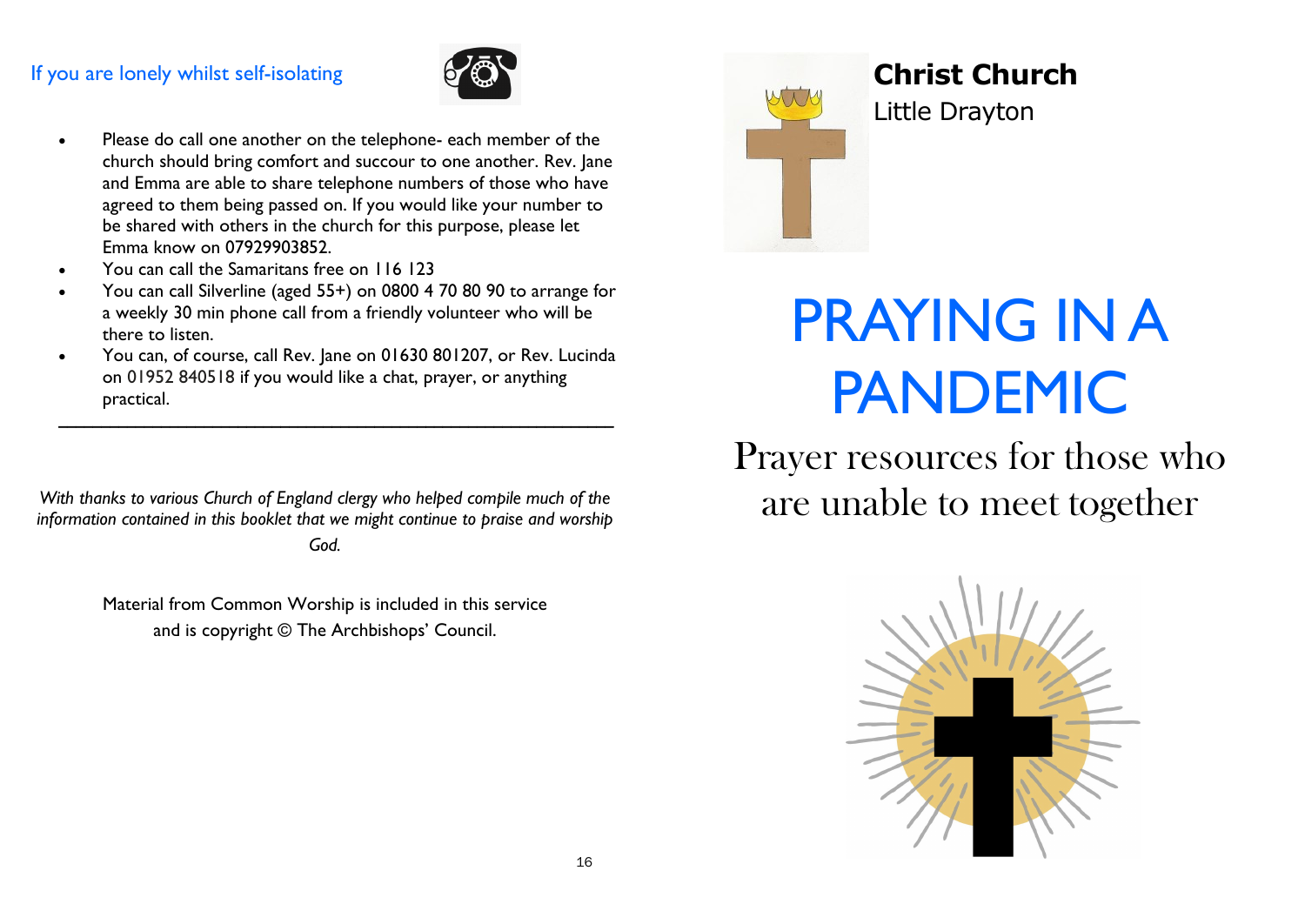# **Contents**

| Contents                                       | page 2  |
|------------------------------------------------|---------|
| A reflective service: for worship in isolation | page 3  |
| How to find a bible reading                    | page 5  |
| Bible readings and collects for Sundays        | page 7  |
| An order for the office of compline            | page 9  |
| Various prayers                                | page 12 |
| Prayer on TV, Radio and the internet           | page 15 |
| If you are lonely whilst self-isolating        | page 16 |

# **In the time of any common Plague of Sickness.**

O ALMIGHTY God, who in thy wrath didst send a plague upon thine own people in the wilderness, for their obstinate rebellion against Moses and Aaron; and also, in the time of king David, didst slay with the plague of pestilence threescore and ten thousand, and yet remembering thy mercy didst save the rest: Have pity upon us miserable sinners, who now are visited with great sickness and mortality; that like as thou didst then accept of an atonement, and didst command the destroying Angel to cease from punishing, so it may now please thee to withdraw from us this plague and grievous sickness; through Jesus Christ our Lord. **Amen.**

*-BCP*

# Prayer on TV, Radio and the internet



#### **Television programmes**

Songs of Praise Sundays at 1.15pm on BBC 1

# **Radio programmes**

Prayer for the Day daily at 5.43am on Radio 4 Sunday Worship Sundays at 8.10am on Radio 4 Daily Service Monday to Friday at 9.45am on Radio 4 Longwave and DAB

(The Daily Service is available on a Radio 4 DAB side channel which is automatically made available about a minute before the programme begins.)

Lent Talks Wednesdays at 8.45pm on Radio 4

Audio daily prayer<https://pray-as-you-go.org>

Choral evensong- Wednesdays at 3.30pm and the same service is repeated Sundays at 3pm on BBC Radio 3

### **A few internet resources**

[www.littledraytonchurch.com/](https://www.littledraytonchurch.com/)

<https://www.24-7prayer.com>



 $\mathfrak{D}$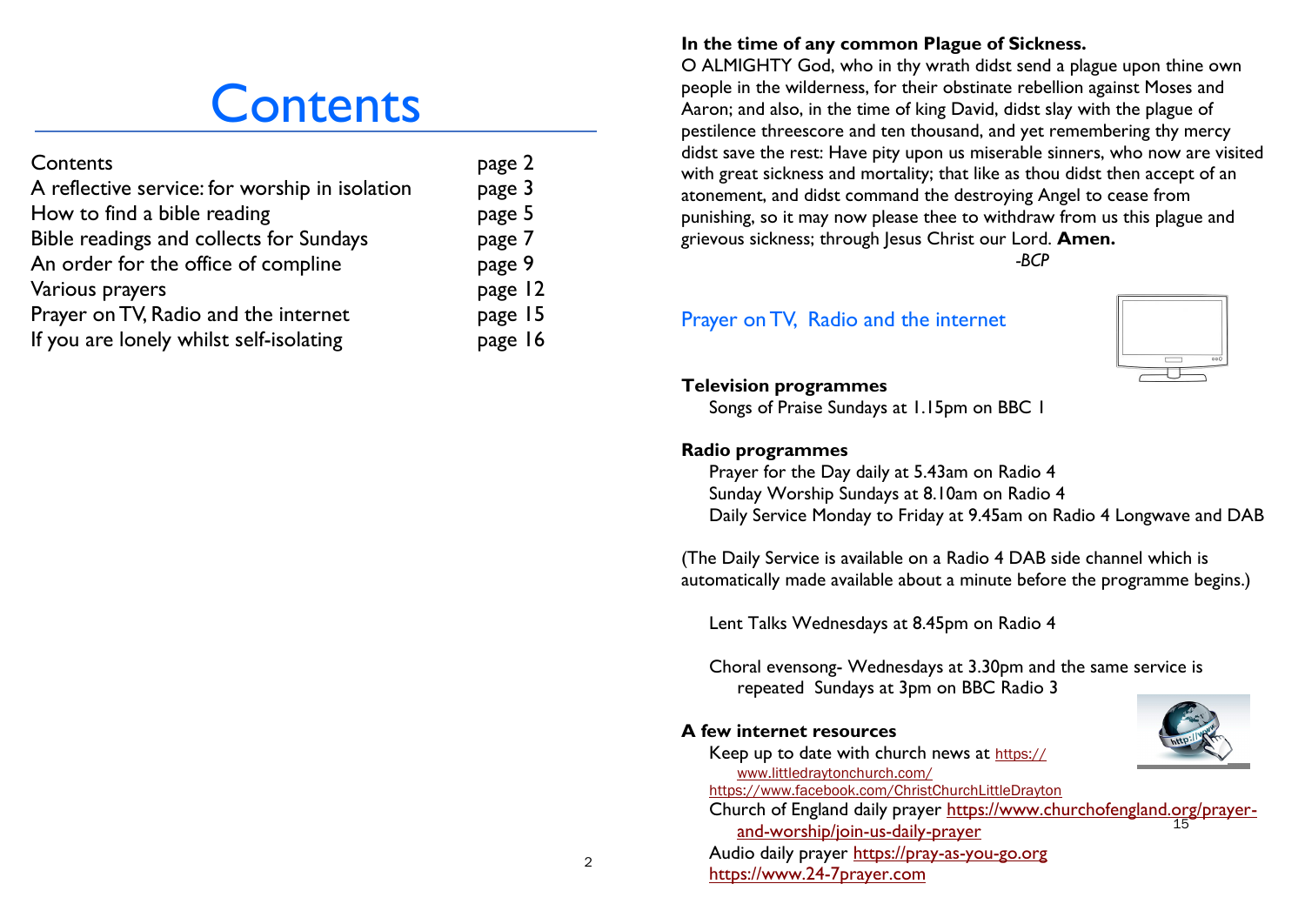Lord Jesus Christ, Son of God, have mercy on me, a sinner. [Repeat x3] -*The Jesus Prayer*

Grant we beseech thee, merciful Lord, to thy faithful people pardon and peace; that they may be cleansed from all their sins and serve thee with a quiet mind; through Jesus Christ our Lord. Amen.

*-BCP*

Holy God, Holy and mighty, Holy and immortal: Have mercy on us.



*-The Trisagion*

# **Prayers before worship:**

O Lord our God grant us grace to desire you with our whole heart: that desiring you, we may seek and find you; and finding you we may love you; and loving you we may hate those sins from which you have redeemed us; for the sake of Jesus Christ. Amen.

*-St. Anselm*

Almighty God, unto whom all hearts be open, all desires known, and from whom no secrets are hid: Cleanse the thoughts of our hearts by the inspiration of your Holy Spirit, that we may perfectly love thee, and worthily magnify thy holy Name; through Christ our Lord. Amen.

*-BCP*

# **For extraordinary use when you are unable to attend the communion**

My Jesus, I believe that you are present in the Blessed Sacrament, I love you above all things and I desire you in my soul. Since I cannot receive you now sacramentally, come at least spiritually into my soul. As though you were already there I embrace you and unite myself wholly to you; permit not that I should ever be separated from you. Amen

*-St. Alphonsus Liguori*

# A REFLECTIVE SERVICE: FOR WORSHIP IN ISOLATION

We come from scattered lives to meet with God. Let us recognise God's presence with us now.

# Keep a short silence, still your heart.

As God's people we have gathered; Let us worship God now together, Across the miles yet joined

Let us pray. Come, Holy Spirit, fill the hearts of your faithful people, and kindle in us the fire of your love; through Jesus Christ our Lord, Amen.

In the light of Jesus, let us examine ourselves and confess our sins.

# Keep a short silence, leave your sins at the cross

# *Confession:*

Father, we have sinned against heaven and against you. We are not worthy to be called your children. We turn to you again, have mercy on us, bring us back to yourself as those who once were dead but now have life through Christ our Lord. Amen.



3

# *Absolution:*

May the Father forgive us by the death of the Son, and strengthen us to live in the power of The Spirit all our days. Amen.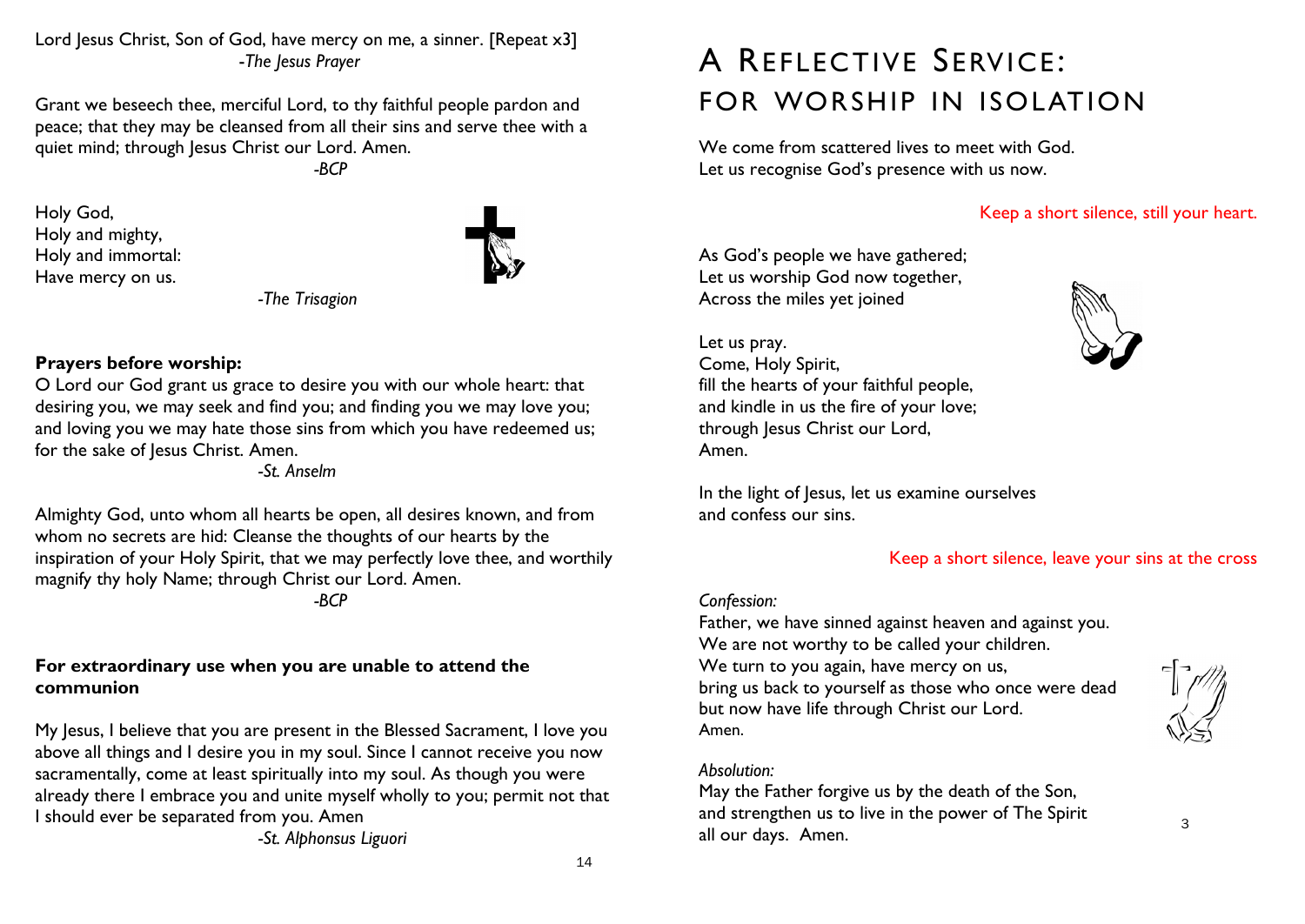#### Find the bible reading for today on the church website or use the readings for Sunday starting on page 7

We affirm our faith in Jesus Christ the Son of God:

Though he was divine, he did not cling to equality with God, but made himself nothing. Taking the form of a slave, he was born in human likeness. He humbled himself and was obedient to death, even the death of the cross. Therefore, God has raised him on high, and given him the name above every name: that at the name of Jesus every knee should bow, and every voice proclaim that Jesus Christ is Lord, to the glory of God the Father. Amen.

*cf Philippians 2.6-11*

We intercede for others in the quiet of our hearts. Lord, meet us in the silence And hear our prayer.

#### Silence for prayer is kept:

*Pray for yourself in your isolation, that God would sit with you Pray for others in their loneliness Pray for our country Pray for the world*

Our Father, who art in heaven, hallowed be thy name; thy kingdom come; thy will be done; on earth as it is in heaven. Give us this day our daily bread. And forgive us our trespasses, as we forgive those who trespass against us. And lead us not into temptation; but deliver us from evil. For thine is the kingdom, the power and the glory, for ever and ever. Amen.



O God, forasmuch as without thee we are not able to please thee; Mercifully grant, that thy Holy Spirit may in all things direct and rule our hearts; through Jesus Christ our Lord. Amen.

*-BCP*

## **Prayers before bed:**

Visit this place, O Lord, we pray, and drive far from it all the snares of the enemy; may your holy angels dwell with us and guard us in peace, and may your blessing be always upon us; though Jesus Christ our Lord. Amen. *-Common Worship*

Keep watch, dear Lord, with those who wake, or watch, or weep this night, and give your angels charge over those who sleep. Tend the sick, give rest to the weary, sustain the dying, calm the suffering, and pity the distressed; all for your love's sake, O Christ our Redeemer.

*-after St. Augustine of Hippo*



Blessed are you, O Lord, the God of our fathers, creator of the changes of day and night, giving rest to the weary, renewing the strength of those who are spent, bestowing upon us occasions of song in the evening. As you have protected us in the day that is past, so be with us in the coming night; keep us from every sin, every evil, and every fear; for you are our light and salvation, and the strength of our life. To you be glory for endless ages. Amen.

*-Lancelot Andrewes*

# **Grace before a meal:**

Bless, O Lord, this food for our use and us in your service and keep us ever mindful of the needs of others; for Christ's sake. Amen -*Traditional*

# **Prayers of penitence and contrition:**

them no more; and to avoid all opportunities of sin. Help me to to this, My God, for love of you I desire to hate and forsake all sins by which I have ever displeased you; and I resolve by the help of your grace to commit through Jesus Christ our Lord. Amen *-Common Worship*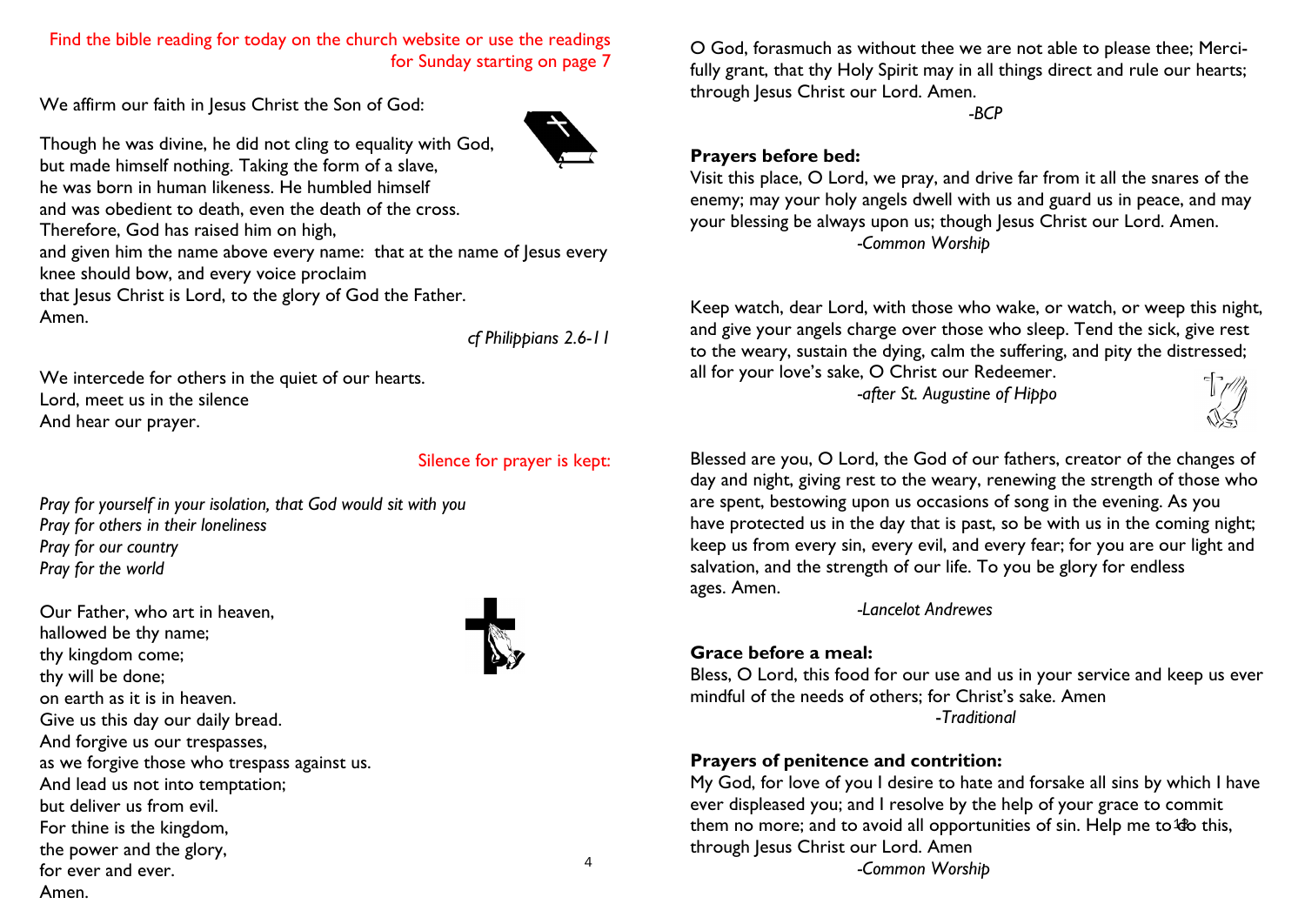Visit this place, O Lord, we pray, and drive far from it the snares of the enemy; may your holy angels dwell with us and guard us in peace, and may your blessing be always upon us; through Jesus Christ our Lord. **Amen.**

# *The Lord's Prayer may be said.*

In peace we will lie down and sleep; **for you alone, Lord, make us dwell in safety.**

Abide with us, Lord Jesus, **for the night is at hand and the day is now past.**

As the night watch looks for the morning, **so do we look for you, O Christ.**

The Lord bless us and watch over us; the Lord make his face shine upon us and be gracious to us; the Lord look kindly on us and give us peace. **Amen.**

# Various Prayers

# **Prayers on rising:**

We give you hearty thanks for the rest of the past night and for the gift of a new day, with its opportunities for pleasing you. Grant that we may so pass its hours in the perfect freedom of your service, that at eventide we may again give thanks unto you; through Jesus Christ our Lord. Amen. -*Eastern Orthodox Prayer*

 $\overline{a_1}$  ,  $\overline{a_2}$  ,  $\overline{a_3}$  ,  $\overline{a_4}$  ,  $\overline{a_5}$  ,  $\overline{a_6}$  ,  $\overline{a_7}$  ,  $\overline{a_8}$  ,  $\overline{a_9}$  ,  $\overline{a_9}$  ,  $\overline{a_9}$  ,  $\overline{a_9}$  ,  $\overline{a_9}$  ,  $\overline{a_9}$  ,  $\overline{a_9}$  ,  $\overline{a_9}$  ,  $\overline{a_9}$  ,

12 O Lord Christ, help us to maintain ourselves in simplicity and in joy, the joy of the merciful, the joy of brotherly/sisterly love. Grant that, renouncing henceforth all thought of looking back, and joyful with infinite gratitude, we may never fear to precede the dawn to praise and bless and sing to Christ our Lord.

Faithful God, may we who share in this time of worship Glory in the cross of our Lord Jesus Christ, Our salvation and hope, who reigns as Lord now and forever.

Fill us, Good Lord with your Spirit of love; And as you have fed us with your presence, so, make us one in heart and mind, In Jesus Christ our Lord. Amen.

Let us bless the Lord Thanks be to God.

"For God has said, 'I will not leave you or forsake you' so we can confidently say, 'The Lord is my helper; I will not fear'." (Hebrews 13:5-6)

"It is the Lord who goes before you. He will be with you; he will not leave you or forsake you. Do not be dismayed." (Deuteronomy 31:8)

Please God, we ask that we can meet together in church again, soon. Amen

\_\_\_\_\_\_\_\_\_\_\_\_\_\_\_\_\_\_\_\_\_\_\_\_\_\_\_\_\_\_\_\_\_\_\_\_\_\_\_\_\_\_\_\_\_\_\_\_\_\_\_\_\_\_

# *How to find a bible reading.*

Check the index in your bible to find out if it numbers all the pages consecutively, or starts again for the New Testament.



Before Easter the first Reading is from the Old Testament. After Easter all but the Psalms are from the New Testament.

5 Look at the name of the book that you need to find. Numbers before the name of the book are part of the name (to distinguish between multiple books with the same name e.g. 1 & 2 Samuel)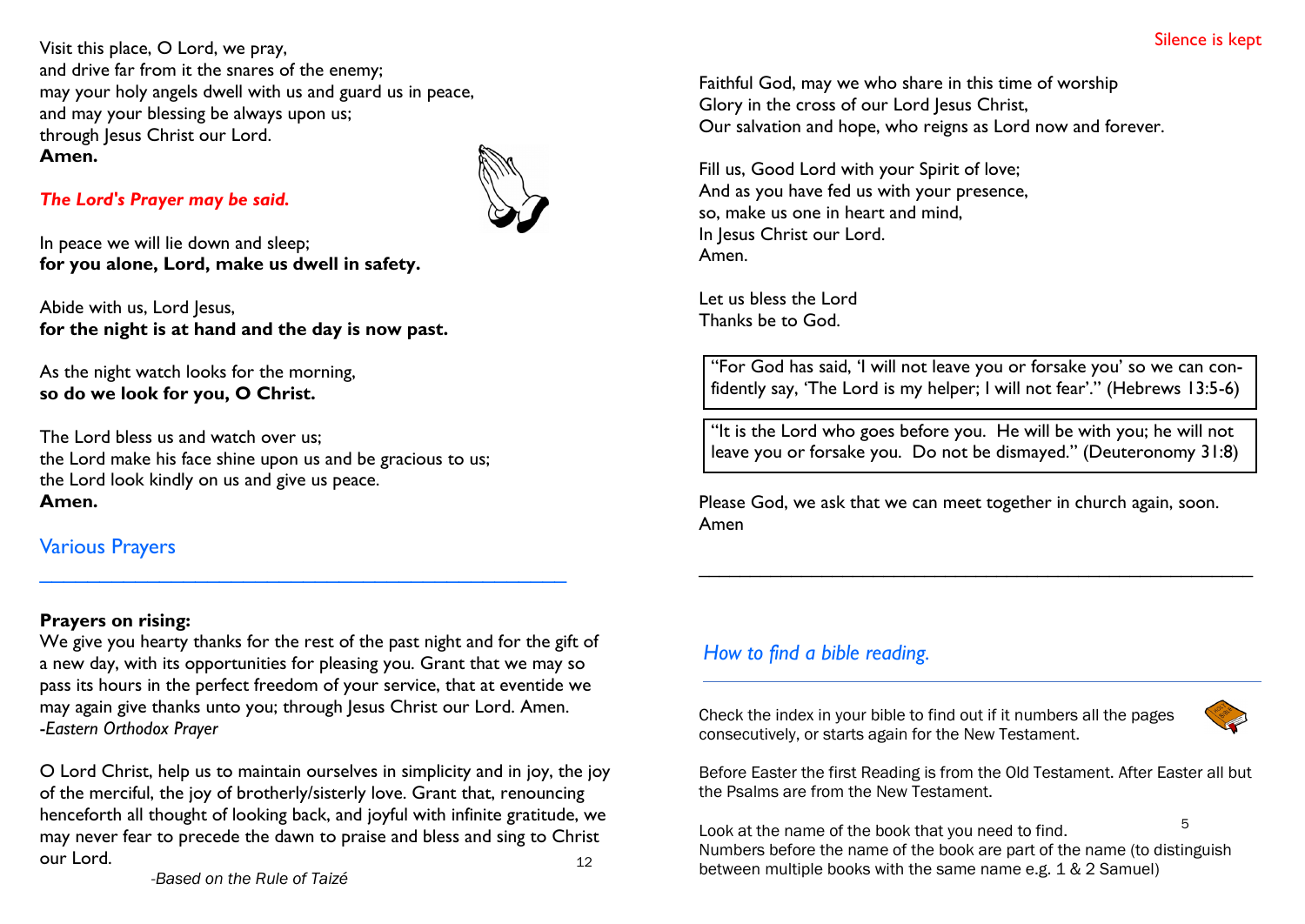Use the index to find which page the book you are looking for starts on and turn to that page.

The first number after the name of the book (before the dot) is the chapter number.

Most bibles use a large print number in the text at the beginning of each chapter. Many also write the book name and chapters on that page at the top of each page to help you find your way around (This is especially helpful in the longer books).

Turn over the pages until you find the start of the chapter you are looking for.

The numbers after the dot are the verse numbers, which are indicated by small numbers in the text often raised above the line of the text to stop them interrupting the flow of reading. Once you've found the chapter look for the verses that you need to start and end at.

# Examples:

Straight forward 1 Samuel 16.1-13 Book= 1st book of Samuel (in the Old Testament) Chapter =16 Verses 1-13

More complicated 1 Peter 4.12-14; 5.6-11 Book= 1st letter of Peter (in the New Testament) Chapter 4 verses 12-14 then skip a chunk and re-start at chapter 5 verses 5 and 6.

Acts 2.14a,36-41 Book= Acts of the Apostles (in the New Testament) Chapter 2 Verse 14a- means the first sentence of verse 14, then skip a section and restart at verse 36 and read until verse 41

A comma means skip a section, a or b means first or last sentence of the verse.

# *The following short lesson or another suitable passage is read:*

The servants of the Lamb shall see the face of God, whose name will be on their foreheads. There will be no more night: they will not need the light of a lamp or the light of the sun, for God will be their light, and they will reign for ever and ever.

# *Revelation 22.4,5*

*The following responsory may be said:* Into your hands, O Lord, I commend my spirit. **Into your hands, O Lord, I commend my spirit.** For you have redeemed me, Lord God of truth. **I commend my spirit.** Glory to the Father and to the Son and to the Holy Spirit. **Into your hands, O Lord, I commend my spirit.**

# *The Nunc dimittis (The Song of Simeon) is said or sung*

**Save us, O Lord, while waking, and guard us while sleeping, that awake we may watch with Christ and asleep may rest in peace.**



1. Now, Lord, you let your servant go in peace: your word has been fulfilled.

2. My own eyes have seen the salvation which you have prepared in the sight of every people;

3. A light to reveal you to the nations and the glory of your people Israel.

*Luke 2.29-32*

**Glory to the Father and to the Son**

**and to the Holy Spirit; as it was in the beginning is now and shall be for ever. Amen.**



*Prayers of intercession and thanksgivings may be offered here.*

*Silence may be kept.*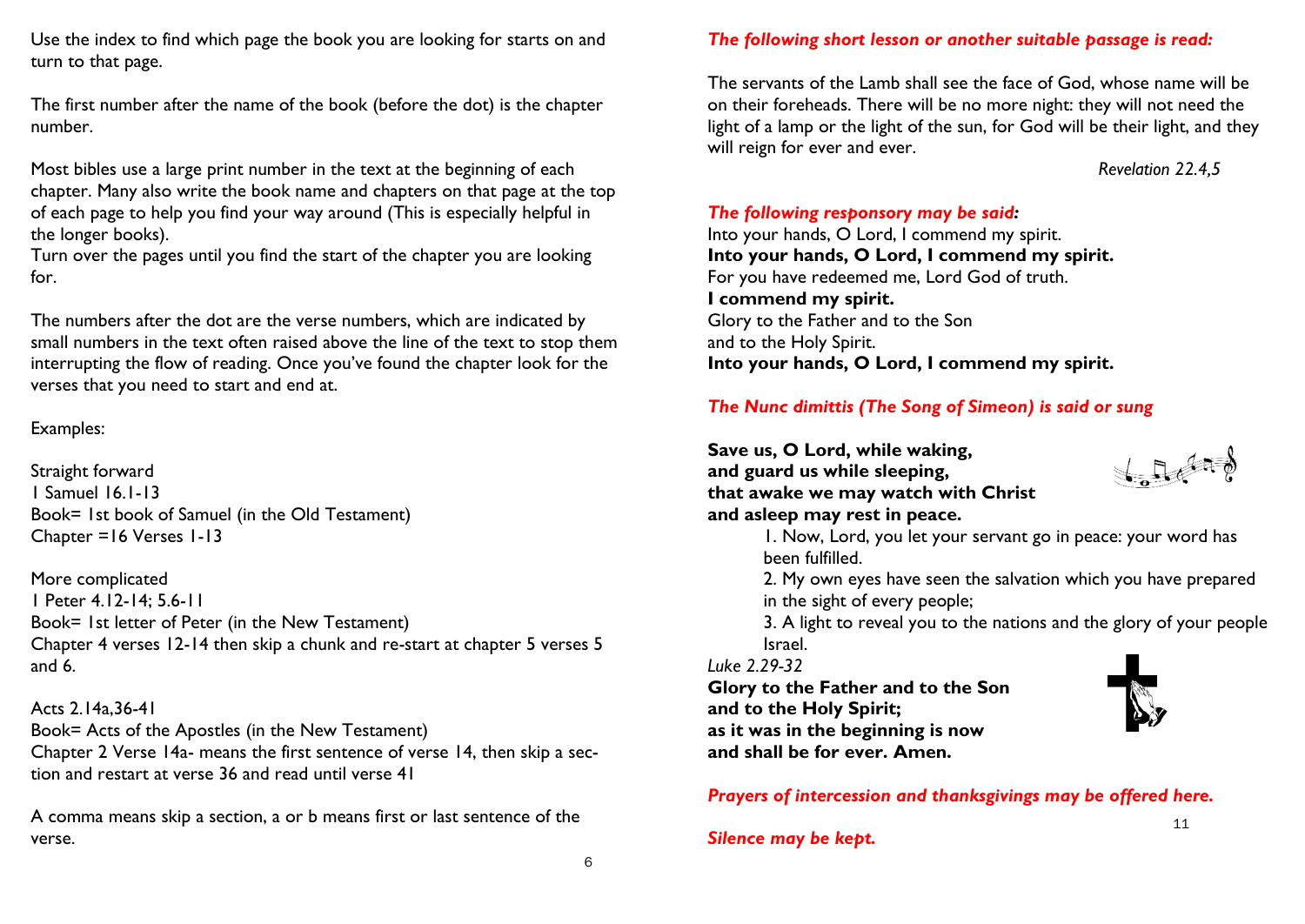## *A period of silence for reflection on the past day may follow.*

**Most merciful God, we confess to you, before the whole company of heaven and one another, that we have sinned in thought, word and deed and in what we have failed to do. Forgive us our sins, heal us by your Spirit and raise us to new life in Christ. Amen.**

#### *The following or another suitable hymn may be said or sung.*

Before the ending of the day, Creator of the world, we pray That you, with steadfast love, would keep Your watch around us while we sleep. From evil dreams defend our sight, From fears and terrors of the night; Tread underfoot our deadly foe That we no sinful thought may know. O Father, that we ask be done Through Jesus Christ, your only Son; And Holy Spirit, by whose breath Our souls are raised to life from death.

#### *The following psalm may be used.*

1. Come, bless the Lord, all you servants of the Lord, *•* you that by night stand in the house of the Lord.

- 2. Lift up your hands towards the sanctuary *•* and bless the Lord.
- 3. The Lord who made heaven and earth *•* give you blessing out of Zion.

### *At the end of the psalmody, the following is said or sung*

**Glory to the Father and to the Son and to the Holy Spirit; as it was in the beginning is now and shall be for ever. Amen.**

Don't worry if you don't find exactly the right passage- St Paul assures us that "All scripture is inspired by God and is useful for teaching, for reproof, for correction, and for training in righteousness" so whatever you read will help you to grow closer to God.

# Bible readings and Collects for Sundays



# **Sun 22 Mar 2020 The Fourth Sunday of Lent**

1 Samuel 16.1-13; Ephesians; 5.8-14; Psalm 23; John 9.1-41

Merciful Lord, you know our struggle to serve you: when sin spoils our lives and overshadows our hearts, come to our aid and turn us back to you again; through Jesus Christ our Lord. Amen

# **Sun 29 Mar 2020 The Fifth Sunday of Lent**

Ezekiel 37.1-14; Romans 8.6-11; Psalm 130; John 11.1-45

Gracious Father, you gave up your Son out of love for the world: lead us to ponder the mysteries of his passion, that we may know eternal peace through the shedding of our Saviour's blood, Jesus Christ our Lord. Amen

#### **Sun 5 Apr 2020 Palm Sunday**

Isaiah 50.4-9a; Philippians 2.5-11; Psalm 31.9-16; Matthew 26.14 – 27.66

True and humble king, hailed by the crowd as Messiah: grant us the faith to know you and love you, that we may be found beside you on the way of the cross, which is the path of glory. Amen

#### **Sun 12 Apr 2020 Easter Day**

Principal Feast Acts 10.34-43; Colossians 3.1-4; Psalm 118.1-2,14-24; Matthew 28.1-10

God of glory, by the raising of your Son you have broken the chains of death and hell: fill your Church with faith and hope; for a new day has dawned and the way to life stands open in our Saviour Jesus Christ. Amen

 $\frac{1}{2}$